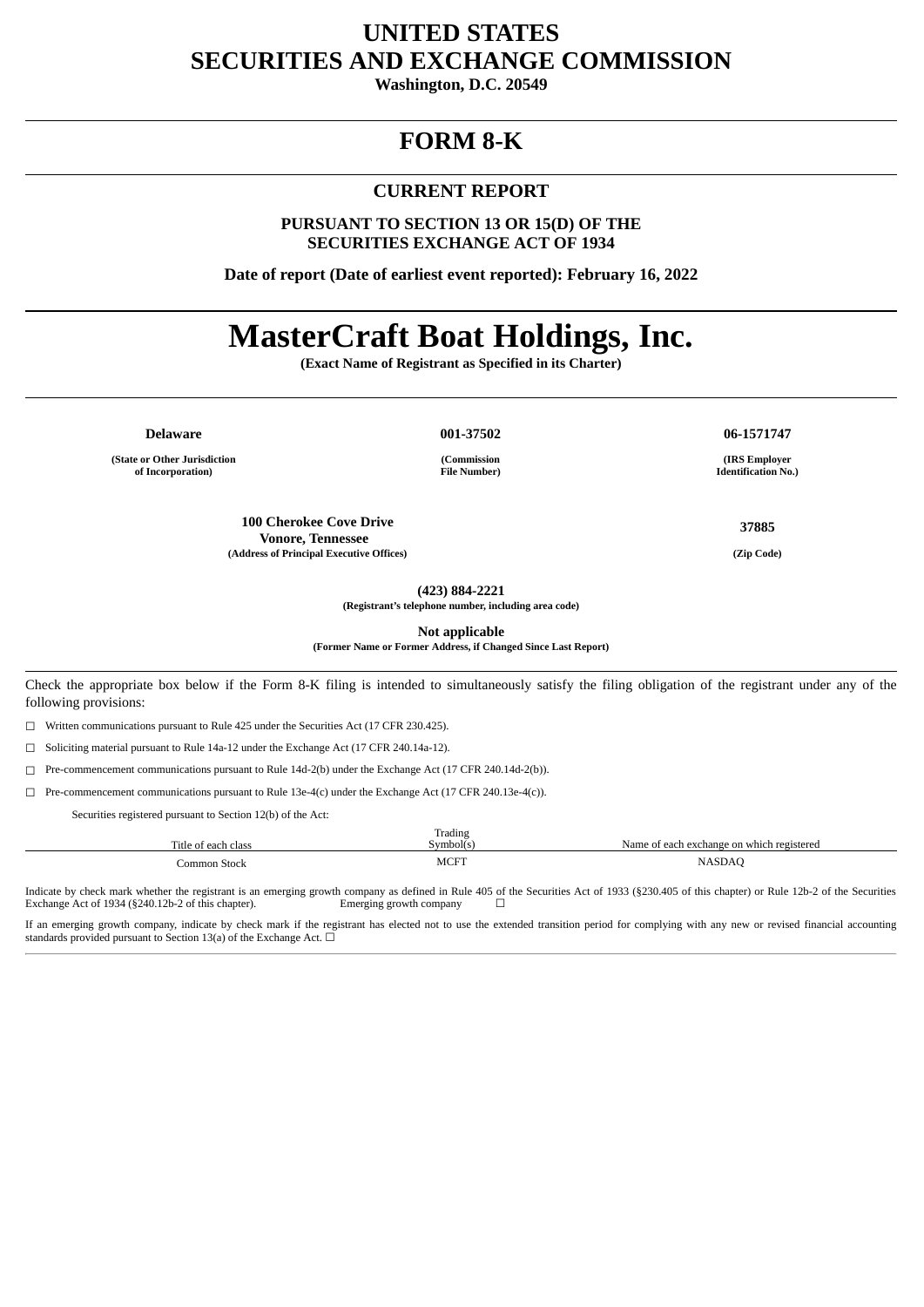#### Item 5.02. Departure of Directors or Certain Officers; Election of Directors; Appointment of Certain Officers; Compensatory Arrangements of **Certain Officers.**

On February 22, 2022, MasterCraft Boat Holdings, Inc. (the "Company") announced that Mr. Scott Womack, President of NauticStar, and the Company parted ways effective February 16, 2022.

#### **Item 9.01 Financial Statements and Exhibits.**

|  | (d) | Exhibits |
|--|-----|----------|
|--|-----|----------|

The following exhibits are being furnished as part of this report:

| Exhibit No. | Description                                                                                        |
|-------------|----------------------------------------------------------------------------------------------------|
| 104         | The cover page from this Current Report on Form 8-K, embedded within and formatted in Inline XBRL. |